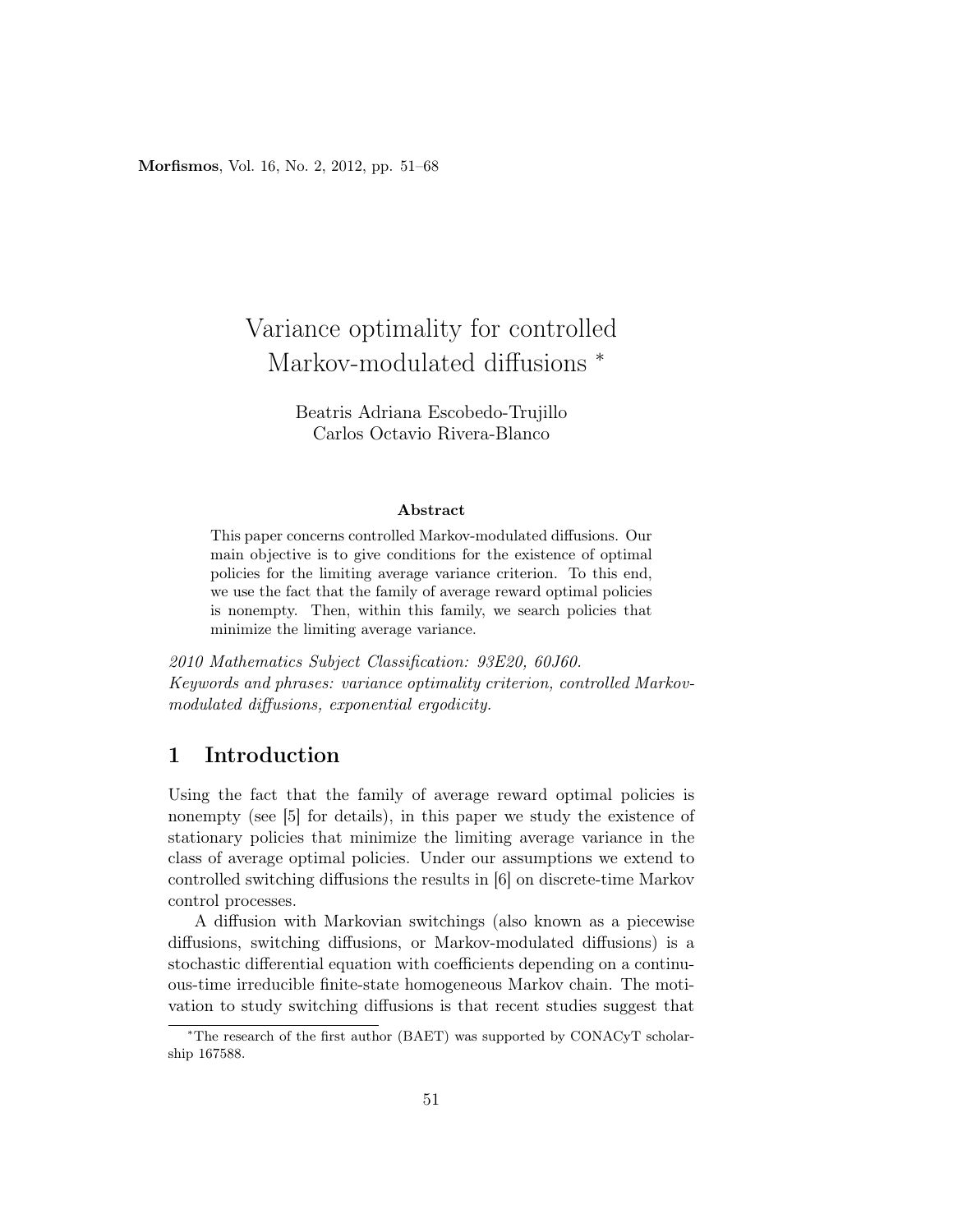such processes are more general and appropriate for a wide variety of applications not covered by standard Markovs diffusion models. For related references see [1, 4, 5, 12, 14, 15, 16].

The existence of optimal policies for Markov-modulated diffusions with the average reward criterion has been previously studied in the literature; see, for instance [3, 4, 5]. But, as is well known, this criterion is very underselective because an average reward optimal policy may have an arbitrarily bad behavior for large but finite lengths of time. To avoid this situation, many authors consider more sensitive criteria such as the limiting average variance criterion; see [6, 7, 9, 10, 11, 13].

The paper is organized as follows. Section 2 introduces our assumptions, which lead to the notion of w and  $w^2$ -exponential ergodicity, a crucial tool for our results. In Section 3 we define the average optimality criterion we are interested in, and we summarize some results from [5] on the existence of solutions to the average reward problem, which is essentially our point of departure to analyze variance optimality. In Section 4 we define the variance optimality criterion and we prove the existence of variance optimal policies. In Section 5 we prove the Theorem 4.4 which states that the limiting average variance equals a constant independient of the initial state. Our results are illustrated with an example in Section 6.

## 2 Model Definition and Ergodic Properties

The control system we are concerned with is the controlled Markovmodulated diffusion process

(1) 
$$
dx(t) = b(x(t), \psi(t), u(t))dt + \sigma(x(t), \psi(t))dW(t),
$$

for  $t \geq 0$ ,  $x(0) = x$ , and  $\psi(0) = i$ , with coefficients depending on a continuous-time irreducible Markov chain  $\psi(\cdot)$  with a finite state space  $E = \{1, 2, \ldots, N\}$ , and transition probabilities

(2) 
$$
\mathcal{P}(\psi(s+t) = j | \psi(s) = i) = q_{ij}t + o(t).
$$

For states  $i \neq j$  the number  $q_{ij} \geq 0$  is the transition rate from i to j, while  $q_{ii} := -\sum_{j\neq i} q_{ij}$ . Moreover, in (1),  $b : \mathbb{R}^n \times E \times U \to \mathbb{R}^n$  and  $\sigma : \mathbb{R}^n \times E \to \mathbb{R}^{n \times d}$  are given functions, and  $W(\cdot)$  is a *d*-dimensional standard Brownian motion independent of  $\psi(\cdot)$ . The stochastic process  $u(·)$  is a U–valued process called a control process, and the set  $U \subset \mathbb{R}^m$ is called the control (or action) space.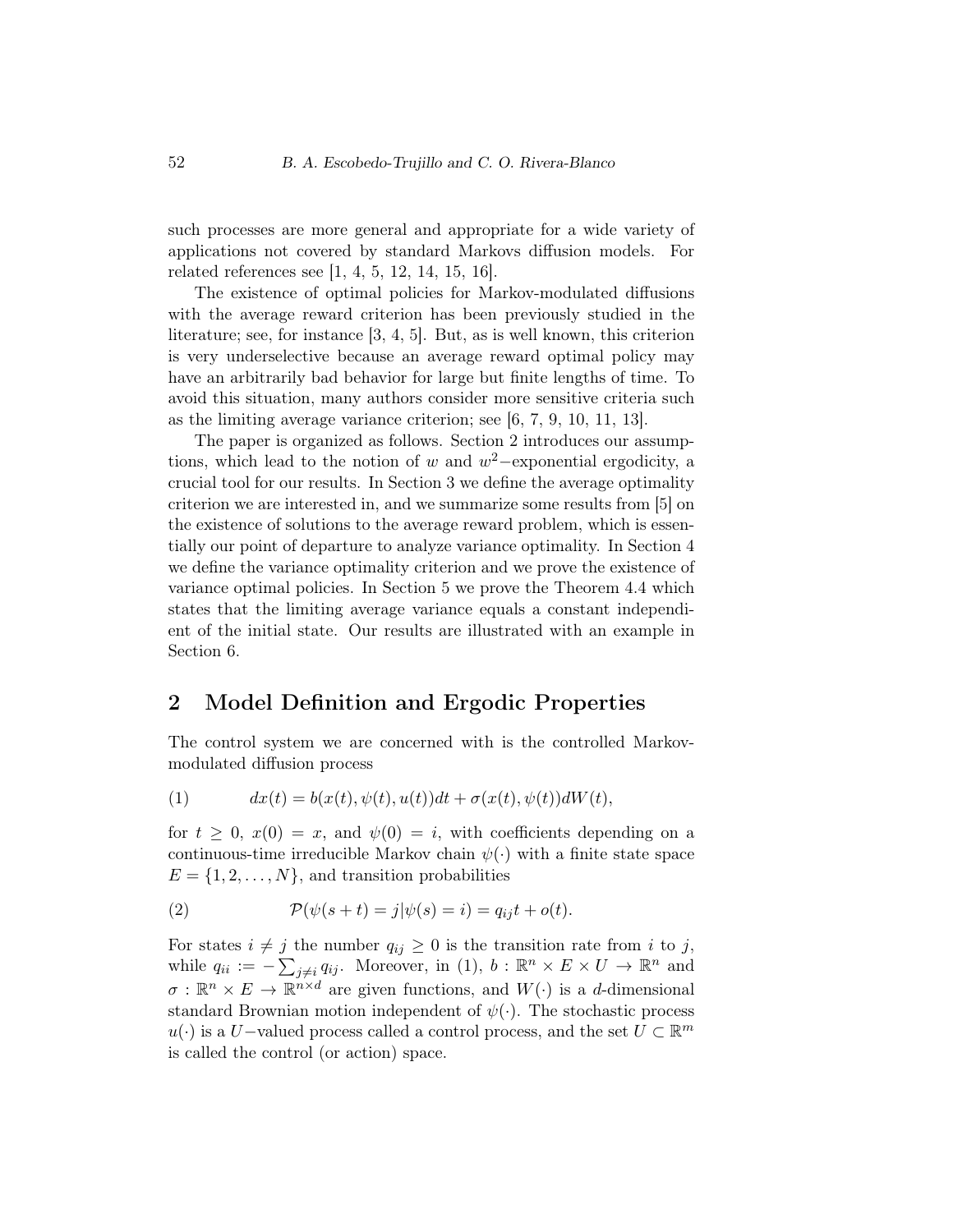### Notation.

• For  $x \in \mathbb{R}^n$  and a matrix A, we use the usual Euclidean norms

$$
|x|^2:=\sum_k x_k^2\;\; \text{and} \;\; |A|^2:=\sum_{k,l} A_{k,l}^2.
$$

We will also denote by  $A'$  the transpose of a square matrix  $A$ .

• We use  $P^{x,i,u}(t,\cdot)$  to denote the transition probability of the process  $(x(\cdot), \psi(\cdot))$ , i.e.,

$$
P^{x,i,u}(t, B \times J) \ := \ P((x(t), \psi(t)) \in B \times J | x(0) = x, \psi(0) = i)
$$

for every Borel set  $B \subset \mathbb{R}^n$  and  $J \subset E$ . The associated conditional expectation is written  $\mathbb{E}^{x,i,u}(\cdot)$ .

#### Assumption 2.1.

- (a) The control set U is compact.
- (b)  $b(x, i, u)$  is continuous on  $\mathbb{R}^n \times E \times U$ , and  $x \mapsto b(x, i, u)$  satisfies a Lipschitz condition uniformly in  $(i, u) \in E \times U$ ; that is, there exist a positive constant  $K_1$  such that

$$
\max_{(i,u)\in E\times U} |b(x,i,u)-b(y,i,u)| \le K_1|x-y| \text{ for all } x,y\in \mathbb{R}^n.
$$

(c) There exists a positive constant  $K_2$  such that, for each  $i \in E$  and  $x, y \in \mathbb{R}^n$ ,

$$
|\sigma(x,i) - \sigma(y,i)| \le K_2 |x - y|,
$$

(d) There exists a positive constant  $K_3$  such that the matrix  $a(x, i) :=$  $\sigma(x,i)\sigma'(x,i)$  satisfies that, for each  $i \in E$  and  $x,y \in \mathbb{R}^n$ ,

$$
x'a(y,i)x \ge K_3|x|^2
$$
 (uniform ellipticity).

**Remark 2.2.** The Lipschitz conditions on b and  $\sigma$  in Assumption 2.1 imply that b and  $\sigma$  satisfy a linear growth condition. That is, there exists a constant  $\overline{C} \geq K_1 + K_2$  such that for all  $x \in \mathbb{R}^n$ 

$$
\sup_{(u,i)\in U\times E} (|b(x,i,u)|) + |\sigma(x,i))| \leq \overline{C}(1+|x|).
$$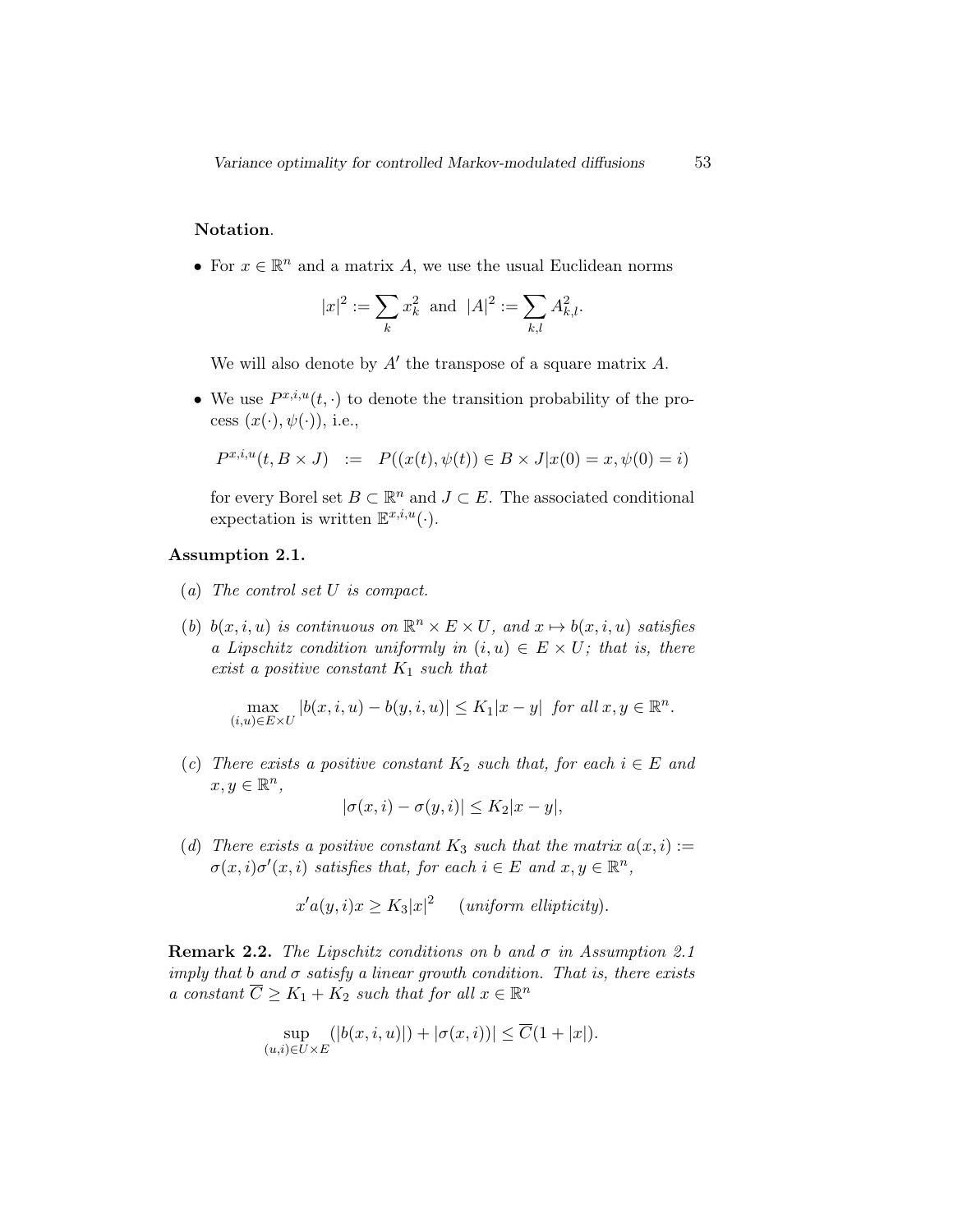Control policies. For our present purposes, we can restrict ourselves to consider stationary Markov policies, defined as follows.

**Definition 2.3.** Let  $\mathbb{F}$  be the family of measurable functions  $f : \mathbb{R}^n \times$  $E \to U$ . A control policy of the form  $u(t) := f(x(t), \psi(t))$  for some  $f \in \mathbb{F}$  and  $t \geq 0$  is called a stationary Markov policy. Actually, by an abuse of terminology, f itself will be referred to as a stationary Markov policy.

**Infinitesimal generator.** Let  $C^2(\mathbb{R}^n \times E)$  be the space of realvalued continuous functions  $\nu(x, i)$  on  $\mathbb{R}^n \times E$ , which are twice continuously differentiable in  $x \in \mathbb{R}^n$  for each  $i \in E$ . For  $\nu \in C^2(\mathbb{R}^n \times E)$  and  $u \in U$ , let

$$
\mathcal{Q}\nu(x,i) := \sum_{j=1}^N q_{ij}\nu(x,j),
$$

where  $\mathcal{Q} = [q_{ij}]$  is the generator of the Markov chain  $\psi(\cdot)$ , and

$$
\mathcal{L}^{u} \nu(x,i) := \sum_{k=1}^{n} \frac{\partial \nu}{\partial x_k}(x,i) b_k(x,i,u) + \frac{1}{2} \sum_{k,l} a_{kl}(x,i) \frac{\partial^2 \nu}{\partial x_k \partial x_l}(x,i) + \mathcal{Q} \nu(x,i),
$$

where  $b_k$  is the k−th component of b, and  $a_{kl}$  is the k, l–component of the matrix  $a(\cdot, \cdot)$  defined in Assumption 2.1(d).

For each  $f \in \mathbb{F}$  and  $(x, i) \in \mathbb{R}^n \times E$  let

(3) 
$$
\mathcal{L}^f \nu(x, i) := \mathcal{L}^{f(x,i)} \nu(x, i).
$$

Under Assumption 2.1 for each stationary Markov policy  $f \in \mathbb{F}$  there exists an almost surely unique strong solution of  $(1)-(2)$ ; see [12, page 88-90. On the other hand, even though  $x(t)$  itself is not necessarily Markov, it is well known that the joint process  $(x(\cdot), \psi(\cdot))$  is Markov; see, for instance, [12, pp. 104-106]. The infinitesimal generator of the Markov process  $(x(t), \psi(t))$  is  $\mathcal{L}^f$  in (3) for each stationary Markov policy  $f \in \mathbb{F}$ ; see [12, page 48].

Recurrence and ergodicity. For the variance optimality criterion, we require the following second order condition (a Lyapunov-like condition) that ensures the positive recurrence of the controlled Markovmodulated diffusion  $(1)-(2)$  (see [5], [14] and [15].)

**Assumption 2.4.** There exists a function  $w \in C^2(\mathbb{R}^n \times E)$ , with  $w \geq 1$ , and constants  $p \geq q > 0$  such that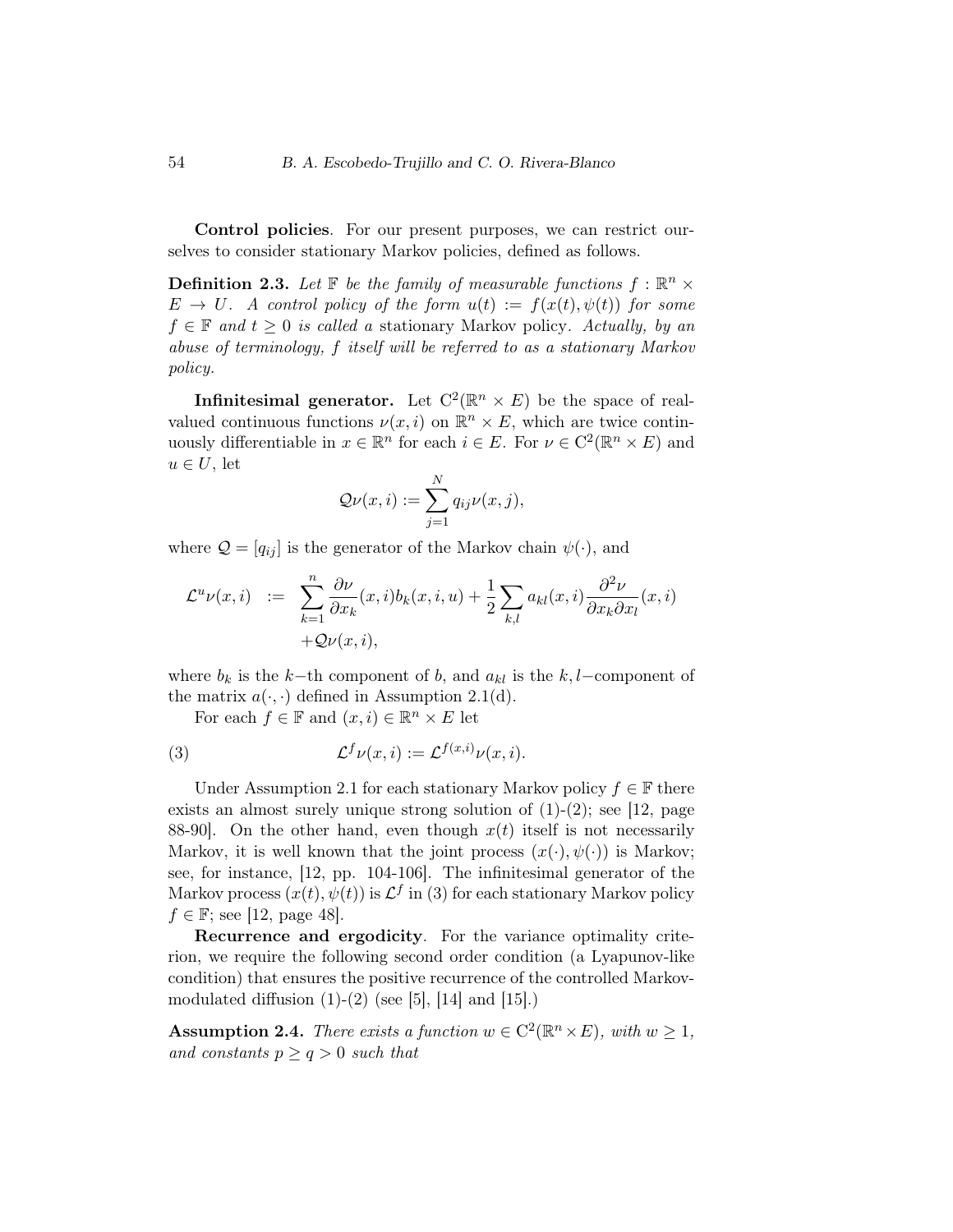(i) 
$$
\lim_{|x| \to \infty} w(x, i) = +\infty
$$
 for each  $i \in E$ , and

(*ii*) for each  $u \in U$  and  $(x, i) \in \mathbb{R}^n \times E$ 

(4) 
$$
\mathcal{L}^u w^2(x,i) \le -qw^2(x,i) + p.
$$

Under the Assumption 2.4, for each  $f \in \mathbb{F}$ , the Markov process  $(x(\cdot), \psi(\cdot))$  is Harris positive recurrent with a unique invariant probability measure  $\mu_f(dx, i)$  (see [15]) for which

$$
\mu_f(w^2) := \sum_{i=1}^N \int_{\mathbb{R}^n} w^2(x, i) \mu_f(dx, i) < \infty.
$$

**Definition 2.5.** Let  $\mathcal{B}_{w}(\mathbb{R}^n \times E)$  be the normed linear space of realvalued measurable functions  $\nu$  on  $\mathbb{R}^n \times E$  with finite w-norm, which is defined as | ν(x, i) |

$$
\parallel \nu \parallel_w := \sup_{(x,i) \in \mathbb{R}^n \times E} \frac{|\nu(x,i)|}{w(x,i)}.
$$

**Remark 2.6.** A consequence of Assumptions 2.1(d) and 2.4 (ii) states that the condition of second order  $(4)$  implies the following first order condition:

(5) 
$$
\mathcal{L}^u w(x,i) \leq -q_1 w(x,i) + p_1,
$$

for constants  $q_1 = \frac{q}{2}$  $\frac{q}{2}$  and  $p_1 = \frac{p}{2}$  $\frac{p}{2}$ , where  $p$  and  $q$  are the constants given in Assumption 2.4. For details, see [7, Proposition 2.3].

Under Assumptions 2.1 and 2.4, Theorem 2.8 in [3] ensures that the controlled Markov-modulated diffusion (1)-(2) is uniformly  $w-exponen$ tially ergodic, that is, there exist positive constants C and  $\delta$  such that

(6) 
$$
\sup_{f \in \mathbb{F}} |\mathbb{E}^{x,i,f}[\nu(x(t), \psi(t))] - \mu_f(\nu)| \leq C e^{-\delta t} || \nu ||_w w(x, i)
$$

for all  $(x, i) \in \mathbb{R}^n \times E$ ,  $\nu \in \mathcal{B}_w(\mathbb{R}^n \times E)$ , and  $t \geq 0$ , where  $\mu_f(\nu) :=$  $\sum_{i=1}^N \int_{\mathbb{R}^n} \nu(x,i) \mu_f(dx,i).$ 

# 3 Average Optimality Criteria

Let  $r : \mathbb{R}^n \times E \times U \to \mathbb{R}$  be a measurable function, which we call the reward rate. It satisfies the following conditions: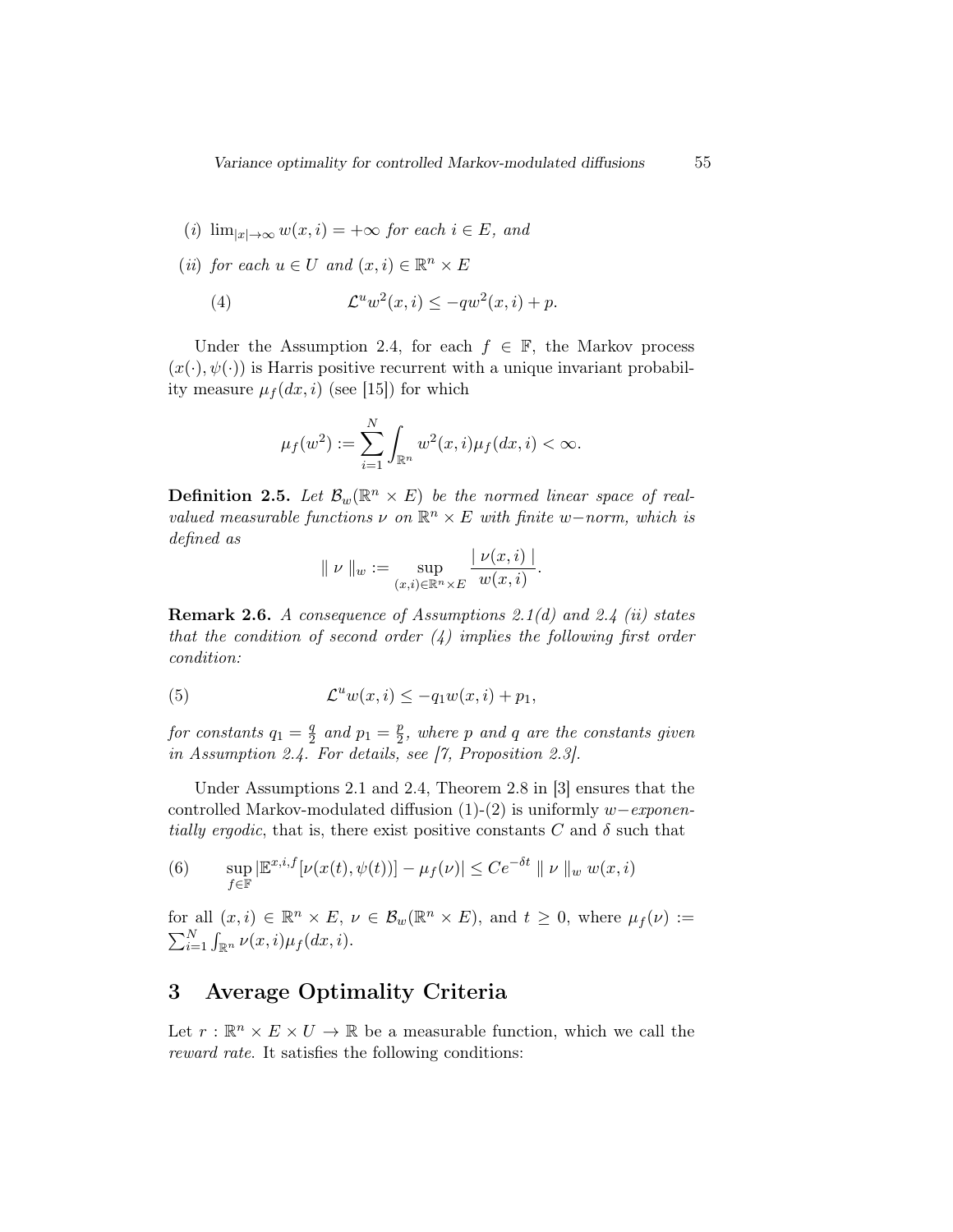#### Assumption 3.1.

(a) The function  $r(x, i, u)$  is continuous on  $\mathbb{R}^n \times E \times U$  and locally Lipschitz in x uniformly with respect to  $i \in E$  and  $u \in U$ ; that is, for each  $R > 0$ , there exists a constant  $K(R) > 0$  such that

sup  $(i,u) \in E \times U$  $|r(x, i, u) - r(y, i, u)| \le K(R)|x - y|$  for all  $|x|, |y| \le R$ .

(b)  $r(\cdot, \cdot, u)$  is in  $\mathcal{B}_w(\mathbb{R}^n \times E)$  uniformly in u; that is, there exists  $M > 0$  such that for each  $(x, i) \in \mathbb{R}^n \times E$ 

$$
\sup_{u \in U} |r(x, i, u)| \le M w(x, i).
$$

**Notation**. For each Markov policy  $f \in \mathbb{F}$ ,  $x \in \mathbb{R}^n$  and  $i \in E$ , we write

$$
r(x,i,f) := r(x,i,f(x,i)).
$$

The following definition concerns the long-run average optimality criterion.

**Definition 3.2.** For each  $f \in \mathbb{F}$ ,  $(x, i) \in \mathbb{R}^n \times E$ , and  $T \geq 0$ , let

$$
J_T(x, i, f) := \mathbb{E}^{x, i, f} \Big[ \int_0^T r(x(t), \psi(t), f) dt \Big].
$$

The long-run expected average reward given the initial state  $(x, i)$  is

(7) 
$$
J(x, i, f) := \liminf_{T \to \infty} \frac{1}{T} J_T(x, i, f).
$$

The function

$$
J^*(x, i) := \sup_{f \in \mathbb{F}} J(x, i, f) \quad \text{for all } (x, i) \in \mathbb{R}^n \times E
$$

is referred to as the optimal gain or the optimal average reward. If there is a policy  $f^* \in \mathbb{F}$  for which  $J(x, i, f^*) = J^*(x, i)$  for all  $(x, i) \in \mathbb{R}^n \times E$ , then  $f^*$  is called average optimal.

Remark 3.3. The following important results were proven in [3].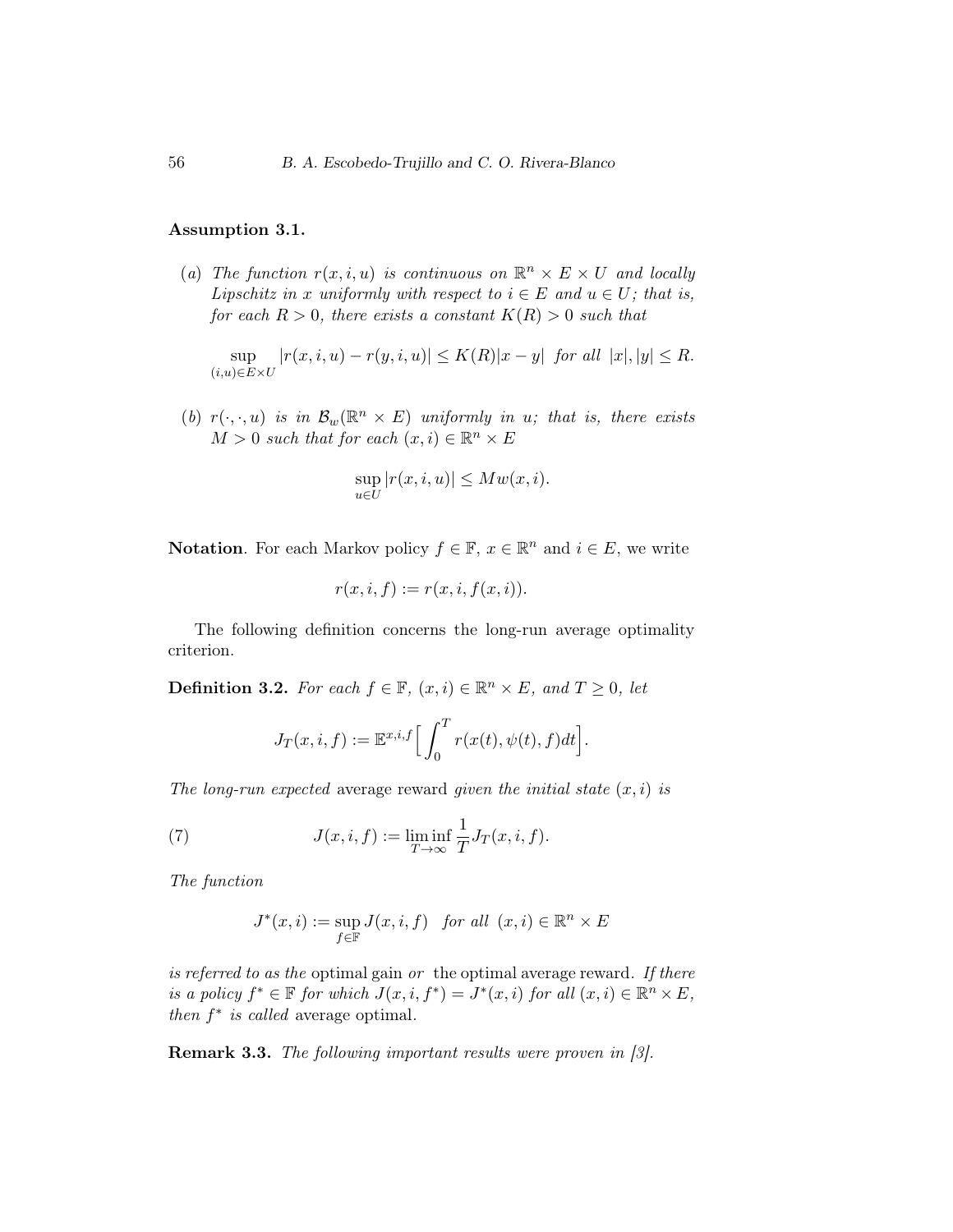(1) The w−exponential ergodicity (6) gives that the long-run expected average reward (7) coincides with a constant  $g(f)$ , which is defined by

(8) 
$$
g(f) := \mu_f(r(\cdot, \cdot, f)) = \sum_{i=1}^N \int_{\mathbb{R}^n} r(x, i, f) \mu_f(dx, i).
$$

for every  $f \in \mathbb{F}$ . This is,

$$
g(f) = J(x, i, f).
$$

(2) Under Assumptions 2.1, 2.4, and 3.1, Theorem 4.2 in  $[3]$  ensures the existence of optimal average reward policies. Denoting by  $g^*$  the optimal average reward and by  $\mathbb{F}_{ao}$  the family of average optimal policies, we have:

$$
g^* := \sup_{f \in \mathbb{F}} g(f) = \sup_{f \in \mathbb{F}} J(x, i, f) \quad \text{for all } (x, i) \in \mathbb{R}^n \times E.
$$

(3) We define, for each  $f \in \mathbb{F}$ , the bias of f as the function (9)  $h_f (x, i) := \int^{\infty}$ 0  $[\mathbb{E}^{x,i,f}r(x(t),\psi(t),f)-g(f)]dt$  for  $(x,i)\in\mathbb{R}^n\times E$ .

Note that this function is finite-valued because (6) and the Assumption 3.1(b) give, for all  $t \geq 0$ ,

(10) 
$$
|\mathbb{E}^{x,i,f}r(x(t),\psi(t),f)-g(f)| \leq e^{-\delta t}CMw(x).
$$

Hence, by  $(9)$  and  $(10)$ , the bias of f is such that

$$
|h_f(x,i)| \le \delta^{-1}CMw(x), \quad \text{and so} \quad ||h_f(x,i)||_w \le \delta^{-1}CM.
$$

This means that the bias  $h_f$  is a finite-valued function and, in fact, it is in  $\mathcal{B}_w(\mathbb{R}^n \times E)$ .

(4) In addition, by Proposition 5.2 in [3] we known that for each  $f \in \mathbb{F}$ , the pair  $(g(f), h_f)$  is the unique solution of the following Poisson equation

(11) 
$$
g(f) = r(x, i, f) + \mathcal{L}^f h_f(x, i) \text{ for } (x, i) \in \mathbb{R}^n \times E.
$$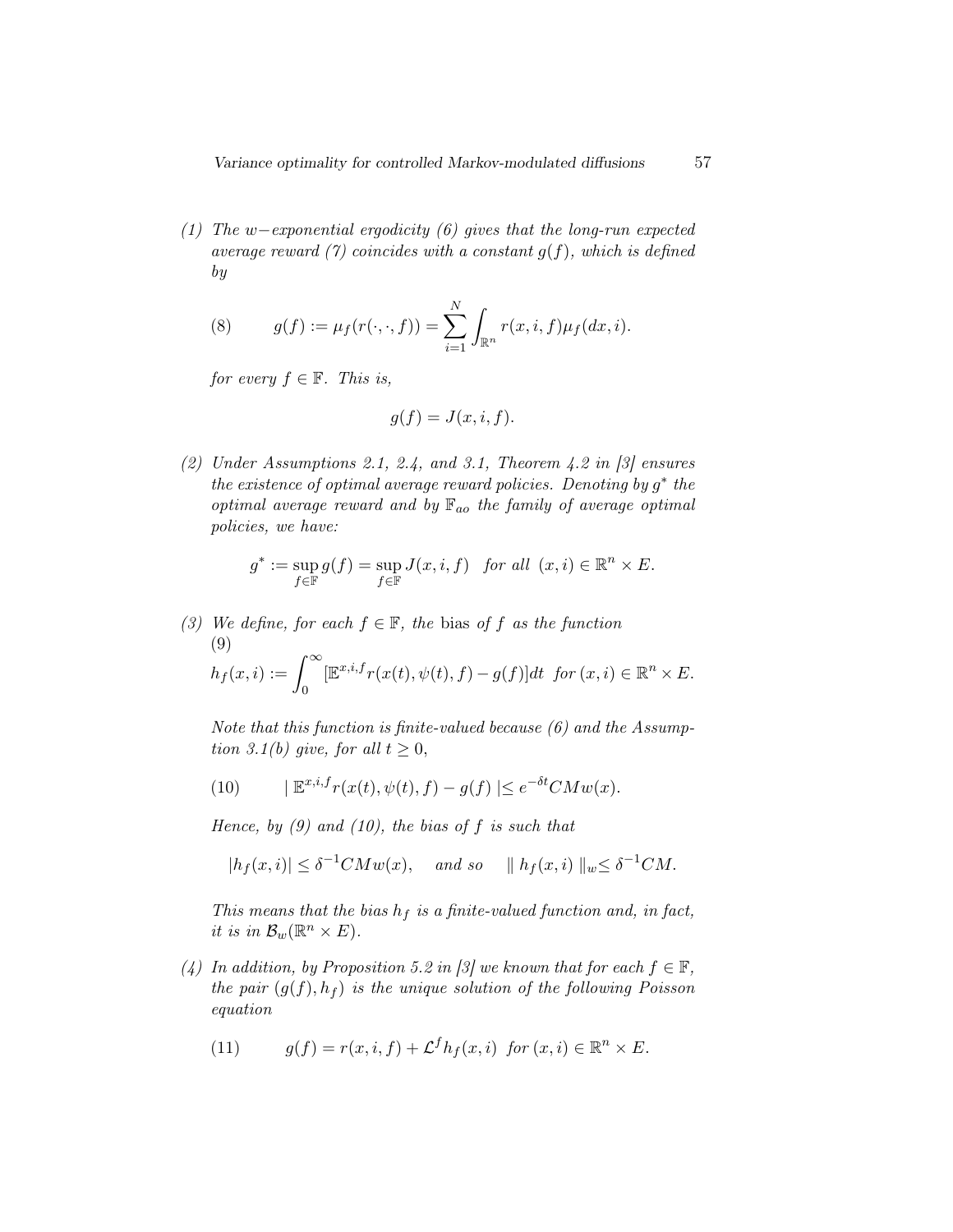# 4 Variance Optimality

In this section we study the existence of a stationary policy that minimizes the limiting average variance in the class  $\mathbb{F}_{ao}$  of average optimal policies.

**Remark 4.1.** We define the normed linear space  $\mathcal{B}_{w^2}(\mathbb{R}^n \times E)$  of realvalued measurable functions  $\nu$  on  $\mathbb{R}^n \times E$  with finite  $w^2$ –norm, similarly to the normed linear spaces  $\mathcal{B}_w(\mathbb{R}^n \times E)$ , with  $w^2$  in lieu of w.

Remark 4.2. Under the Assumptions 2.1, 2.4, and 3.1, the process  $(x(\cdot), \psi(\cdot))$  is uniformly  $w^2$ -exponentially ergodic, i.e, there exist positive constants  $C$  and  $\delta$  such that

$$
\sup_{f \in \mathbb{F}} |\mathbb{E}^{x,i,f}[\nu(x(t),\psi(t))] - \mu_f(\nu)| \leq C e^{-\delta t} || \nu ||_{w^2} w^2(x,i)
$$

for all  $(x, i) \in \mathbb{R}^n \times E$ ,  $\nu \in \mathcal{B}_{w^2}(\mathbb{R}^n \times E)$ , and  $t \geq 0$ . The proof of this result is similar to that given in [3, Theorem 2.8] with  $w^2$  in lieu of w.

**Definition 4.3.** For each  $f$  in  $\mathbb{F}$ , the limiting average variance of  $f$ given the initial state  $(x, i) \in \mathbb{R}^n \times E$ , is the function

(12) 
$$
\sigma^{2}(x, i, f) := \lim_{T \to \infty} \frac{1}{T} \mathbb{E}^{x, i, f} \left( \int_{0}^{T} r(x(t), \psi(t), f) dt - J_{T}(x, i, f) \right)^{2}.
$$

The following theorem, which is proved in Section 5, states that the limiting average variance equals a constant.

**Theorem 4.4.** Under Assumptions 2.1 and 2.4, for each  $f$  in  $\mathbb F$  and an arbitrary initial state  $(x, i) \in \mathbb{R}^n \times E$ , the limiting average variance  $\sigma^2(x,i,f)$  equals the constant

(13) 
$$
\sigma^{2}(f) := 2 \sum_{i=1}^{n} \int_{\mathbb{R}^{n}} (r(x, i, f) - g(f)) h_{f}(x, i) \mu_{f}(dx, i).
$$

The following definition concerns the variance optimality criterion.

**Definition 4.5.** We say that a stationary policy  $f^*$  is variance optimal if  $f^* \in \mathbb{F}_{ao}$  and, moreover,

(14) 
$$
\sigma^2(f^*) = \min_{f \in \mathbb{F}_{ao}} \sigma^2(f).
$$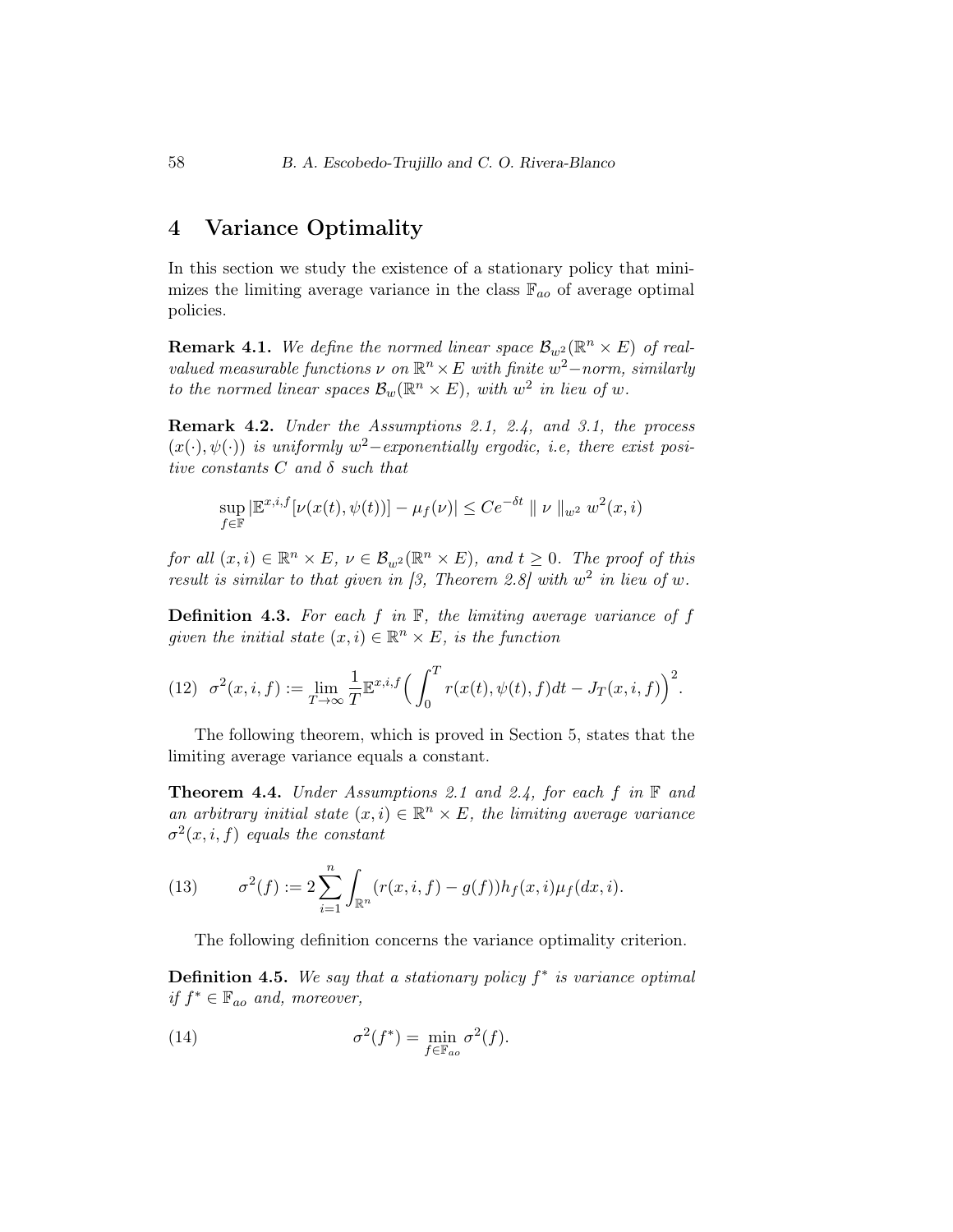We define for each  $(x, i) \in \mathbb{R}^n \times E$  the set

$$
U^*(x, i) := \{ u \in U | g = r(x, i, u) + \mathcal{L}^u h(x, i) \},
$$

with  $g \in \mathbb{R}$  and  $h \in C^2(\mathbb{R}^n \times E) \cap \mathcal{B}_w(\mathbb{R}^n \times E)$ . By [3, Lemma 6.2] for each  $(x, i) \in \mathbb{R}^n \times E$ ,  $U^*(x, i)$  is a nonempty compact set.

Proposition 4.6. Suppose that Assumptions 2.1, 2.4, and 3.1 are satisfied. Then

(i) There exist  $g, \sigma^2 \in \mathbb{R}$ ,  $h \in C^2(\mathbb{R}^n \times E) \cap \mathcal{B}_w(\mathbb{R}^n \times E)$ , and  $\phi \in$  $C^2(\mathbb{R}^n \times E) \cap \mathcal{B}_{w^2}(\mathbb{R}^n \times E)$ , that satisfy the system of equations

(15) 
$$
g = \max_{u \in U} \{r(x, i, u) + \mathcal{L}^u h(x, i)\},\
$$

(16) 
$$
\sigma^{2} = \min_{u \in U^{*}(x,i)} \{ 2(r(x,i,u) - g)h(x,i) + \mathcal{L}^{u}\phi(x,i) \}
$$

for all  $(x, i) \in \mathbb{R}^n \times E$ .

(ii) A policy  $f^*$  in  $\mathbb F$  is variance optimal if and only if  $f^*$  attains the maximum and the minimum in  $(15)$  and  $(16)$ , respectively. The minimal limiting average variance  $\sigma^2(f^*)$  equals  $\sigma^2$  in (16).

*Proof.* (*i*) The existence of a constant g and a function  $h \in C^2(\mathbb{R}^n \times$  $E) \cap \mathcal{B}_{w}(\mathbb{R}^{n} \times E)$  that satisfy (15) follows from Theorem 4.2 in [3]. The latter theorem also yields the existence of a stationary policy  $f \in \mathbb{F}$  that attains the maximum in the right-hand side of (15), i.e.,

$$
g = r(x, i, f) + \mathcal{L}^f h(x, i) \text{ for all } (x, i) \in \mathbb{R}^n \times E.
$$

Now suppose that f is in  $\mathbb{F}_{a}$ . Then by Proposition 5.3 in [3] the bias of f satisfies that

(17) 
$$
h_f(x,i) = h(x,i) - \mu_f(h) \text{ for all } (x,i) \in \mathbb{R}^n \times E.
$$

Thus, using (8), the limiting average variance of f verifies that

(18) 
$$
\sigma^{2}(f) = 2 \sum_{i=1}^{n} \int_{\mathbb{R}^{n}} (r(x, i, f) - g(f)) h_{f}(x, i) \mu_{f}(dx, i)
$$

$$
= 2 \sum_{i=1}^{n} \int_{\mathbb{R}^{n}} (r(x, i, f) - g) h(x, i) \mu_{f}(dx, i).
$$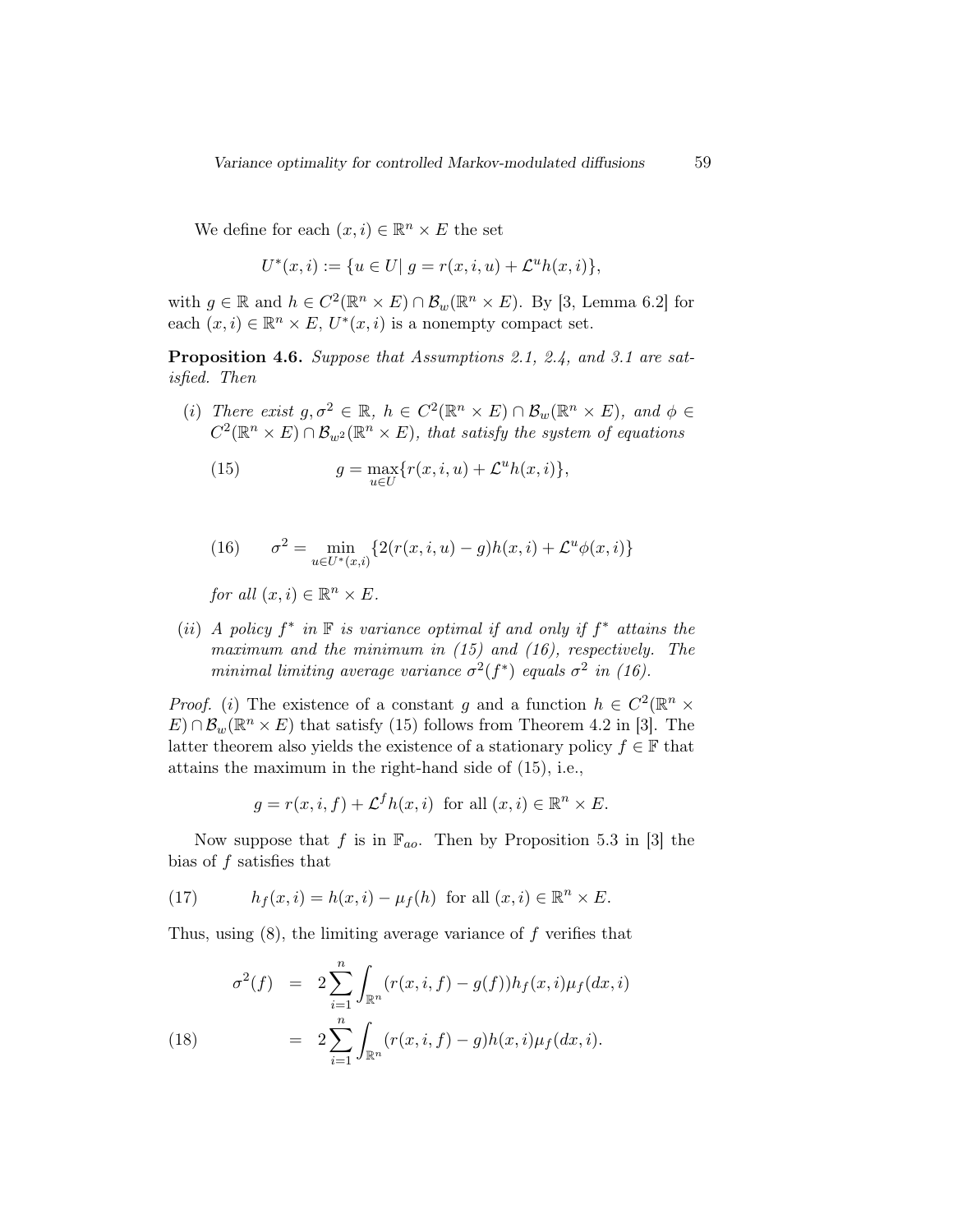This implies that  $\sigma^2(f)$  is the expected average reward of the policy f when the reward rate is the function

$$
r''(x,i,u) := 2(r(x,i,u) - g)h(x,i) \text{ for all } (x,i) \in \mathbb{R}^n \times E.
$$

Hence, to find a solution of (16) we need to solve a new average reward control problem. This problem has the following components: the dynamic system (1), the action sets  $U^*(x, i)$ , and the reward rate  $r''(x, i, u)$ . Note that

$$
|r''(x,i,u)| = 2|(r(x,i,u) - g)h(x,i)|
$$
  
\n
$$
\leq 2(Mw(x,i) + g)|h(x,i)|
$$
  
\n
$$
\leq 2(Mw(x,i) + g)||h(x,i)||_w w(x,i)
$$
  
\n
$$
\leq 2w^2(x,i)||h||_w(M + g).
$$

where the first inequality is by assumption 3.1(b) and the second inequality holds since  $h \in \mathcal{B}_w(\mathbb{R}^n \times E)$ .

Therefore  $r''(x, i, u)$  verifies the assumption 3.1(b) when w is replaced with  $w^2$ . The control problem with the above components satisfies the assumptions 2.1, 2.4 and 3.1 replacing w with  $w^2$ . Hence, by [3, Theorem 4.2, there exists  $(\sigma^2, \phi)$ , with  $\sigma^2 \in \mathbb{R}$  and  $\phi \in C^2(\mathbb{R}^n \times E) \cap \mathcal{B}_{w^2}(\mathbb{R}^n \times E)$ , that satisfy the equation (16).

(*ii*) By [3, Theorem 4.2] there exists a policy  $f^* \in \mathbb{F}$  that attains the maximum in (15). Note that a stationary policy  $f^*$  is in  $\mathbb{F}_{ac}$  if and only if  $f^*(x, i)$  is in  $U^*(x, i)$  for all  $(x, i) \in \mathbb{R}^n \times E$ . Moreover, by [3, Lemma 6.2 (a)],  $U^*(x, i)$  is a compact set for each  $(x, i) \in \mathbb{R} \times E$ . Hence, by [3, Theorem  $4.2$ ,  $f^*$  is variance optimal.

Now, by (16) we have

(19) 
$$
\sigma^2 \leq 2(r(x,i,f)-g)h(x,i) + \mathcal{L}^f\phi(x,i).
$$

Then, by Dynkin's formula for diffusions with Markovian switchings [12, p. 48, for each  $T > 0$  we obtain

$$
\mathbb{E}^{x,i,f}\phi(x(T),\psi(T)) = \phi(x,i) + \mathbb{E}^{x,i,f}\Big[\int_0^T \mathcal{L}^f\phi(x(s),\psi(s))ds\Big],
$$

and using (19)

$$
\mathbb{E}^{x,i,f}\Big[\int_0^T 2(r(x(s),\psi(s),f)-g)h(x(s),\psi(s))ds\Big]
$$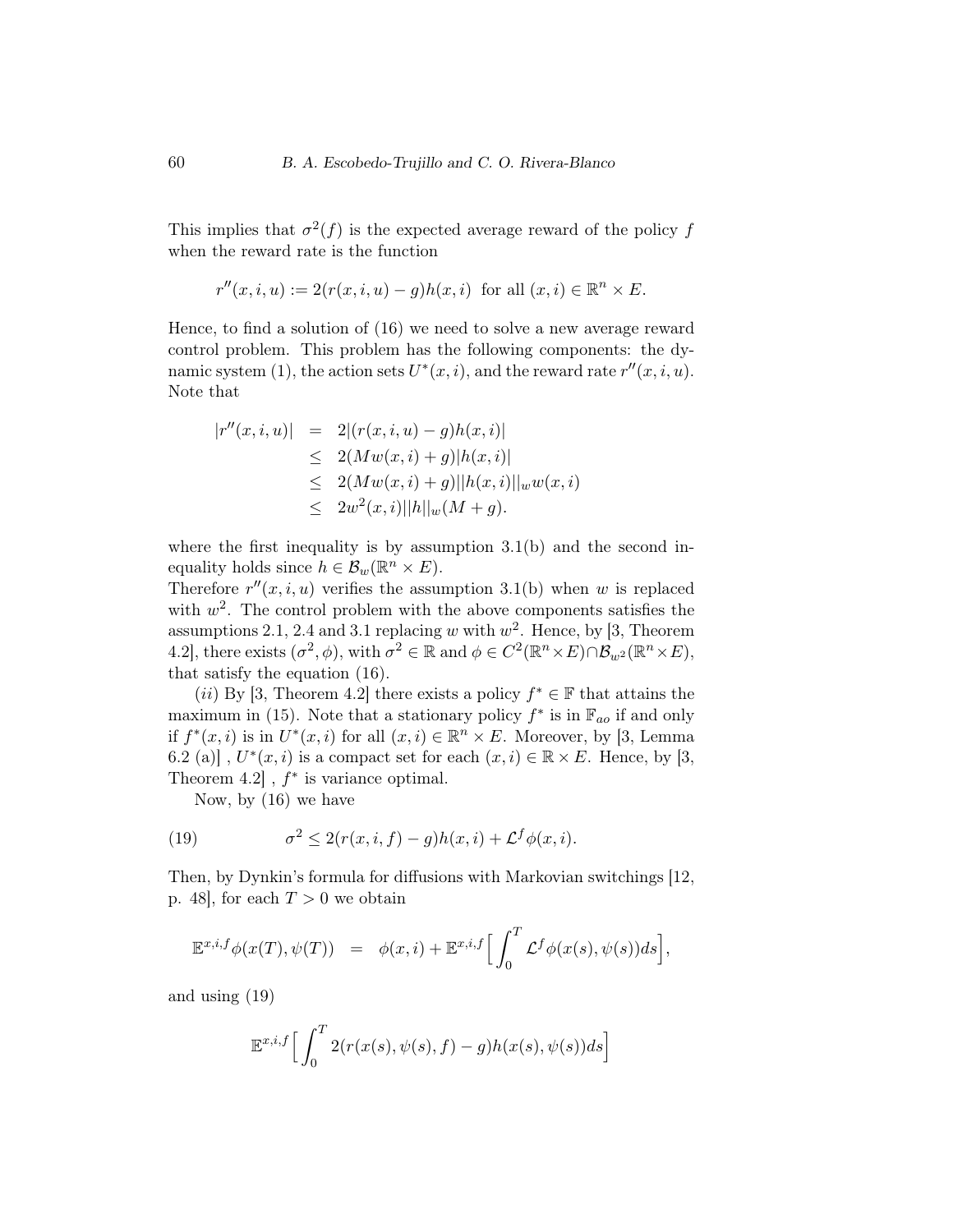$$
\geq \sigma^2 t + \phi(x, i) - \mathbb{E}^{x, i, f} \phi(x(T), \psi(T)).
$$

Replacing (17) in the latter inequality gives

$$
\mathbb{E}^{x,i,f} \Big[ \int_0^T 2(r(x(s), \psi(s), f) - g) h_f(x(s), \psi(s) ds \Big] \n+ \mu_f(h) \mathbb{E}^{x,i,f} \Big[ \int_0^T 2(r(x(s), \psi(s), f) - g) ds \Big] \n\geq \sigma^2 T + \phi(x, i) - \mathbb{E}^{x,i,f} \phi(x(T), \psi(T)).
$$

Thus, multiplying by  $T^{-1}$  both sides of this inequality and letting  $T \rightarrow$  $\infty$ , it follows from (13) and the w−exponencial ergodicity (6), that for all  $f \in \mathbb{F}_{ao}$ ,

$$
\sigma^2(f) \ge \sigma^2.
$$

Hence,  $\inf_{f \in \mathbb{F}_{a_0}} \sigma^2(f) \ge \sigma^2$ . Now let us consider  $f^*$  in  $\mathbb{F}_{a_0}$  that minimizes (16) and proceeding as above we obtain that  $\sigma^2(f^*) = \sigma^2$ , and so

(20) 
$$
\sigma^2(f^*) = \sigma^2 \leq \inf_{f \in \mathbb{F}_{ao}} \sigma^2(f).
$$

This completes the proof of part  $(ii)$ .

Remark 4.7. Equation (15) is called average reward Hamilton-Jacobi-Bellman equation, which is also known as the Bellman equation or the dynamic programming equation.

## 5 Proof of Theorem 4.4

To prove Theorem 4.4 first note that the Dynkin's formula applied to  $h_f$ , the equation Poisson (11), and the ergodicity exponential (6) given that the total expected payoff of  $f \in \mathbb{F}$  over the time interval  $[0, T]$ , when the initial state is  $x \in \mathbb{R}^n$  (recall Definition 3.2) can be write as

$$
J_T(x, i, f) = Tg(f) + h_f(x, i) + O(e^{-\delta T})
$$

where  $O(\cdot)$  is a residual term converging to zero as  $t \to \infty$ . Replacing this last equation in the limiting average variance (12), we obtain that

(21) 
$$
\sigma^2(x,i,f) := \lim_{T \to \infty} \frac{1}{T} \mathbb{E}^{x,i,f} \left( \int_0^T r(x(t), \psi(t), f) dt - Tg(f) \right)^2.
$$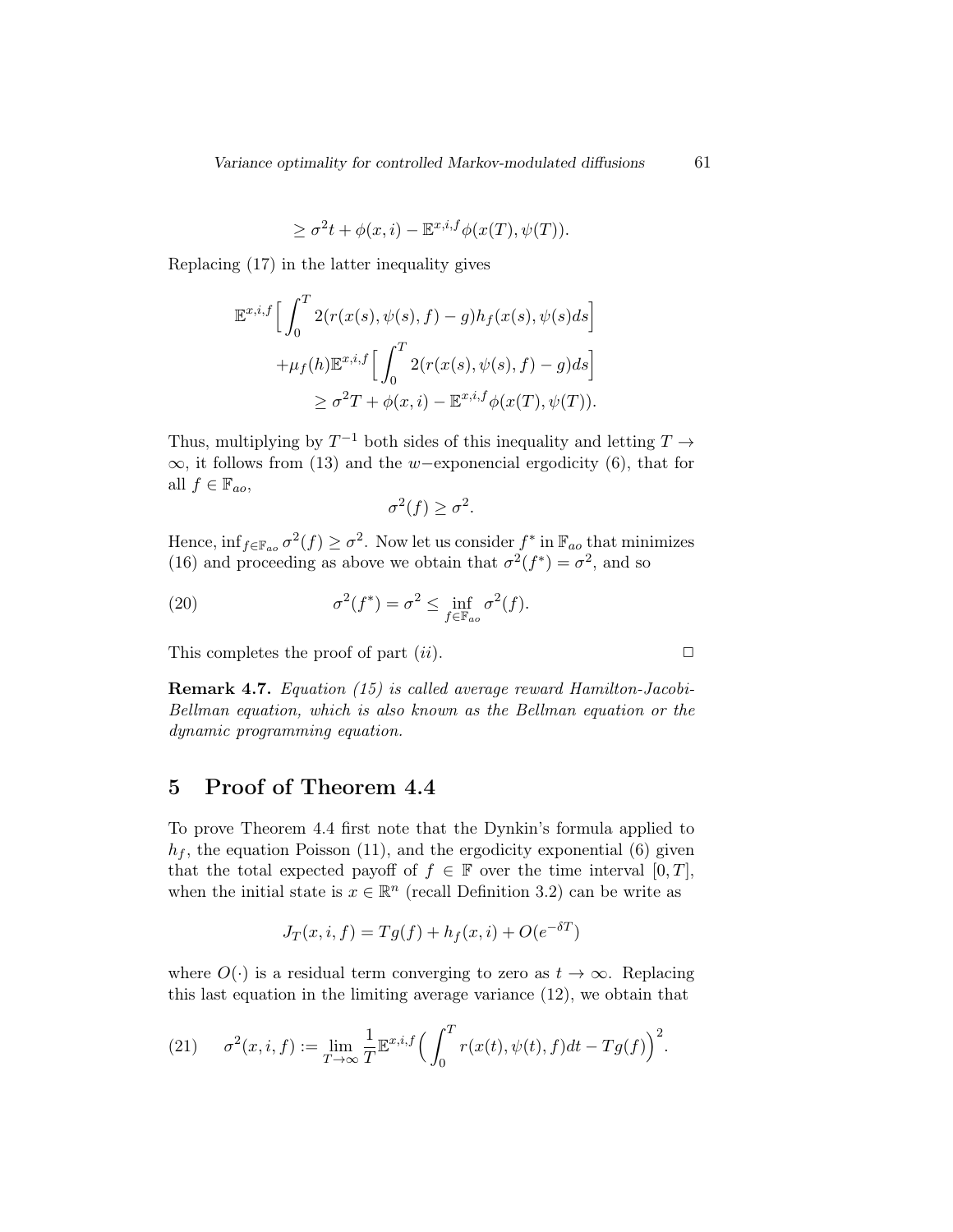We define, for  $f \in \mathbb{F}$  and  $T \geq 0$ 

(22) 
$$
Y^{f}(T) := \int_{0}^{T} r(x(s), \psi(s), f) ds - Tg(f).
$$

Then, replacing (22) in (21) we have

(23) 
$$
\sigma^2(x,i,f) := \lim_{T \to \infty} \frac{1}{T} \mathbb{E}^{x,i,f} \left[ Y^f(T) \right]^2.
$$

Seeing the equation (23) the first that comes to mind for of the Theorem 4.4 is to use the moment generating function associated to the process  $Y^f(T)$ . However, a key problem with moment generating functions is that moments and the moment generating function may not exist. By contrast, the *characteristic function* of the process  $Y^f(T)$ always exists, and thus may be used instead.

Hence, the main idea in the proof of Theorem 4.4 consists to use the characteristic function,  $C^z(T) := e^{izY^f(T)}$ ,  $z \in \mathbb{R}$ , of the process  $Y^f(T)$ . To show, using Ito's formula, Poisson equation (11), and integration by parts that  $C^z(T)$  satisfies a certain integral equation. Then, consider the Taylor series of the  $C<sup>z</sup>(t)$  and substitute into of the integral equation obtained to find a expression for  $\mathbb{E}^{x,i,f} \left[ Y^f(T) \right]^2$  which gives the result.

To begin, we need the following lemma.

**Lemma 5.1.** Let  $Y^f(\cdot)$  be as in (22), and let  $h_f$  be the bias function defined in (9). Then

(24) 
$$
\lim_{T \to \infty} \frac{1}{T} \mathbb{E}^{x,i,f}[h_f(x(T), \psi(T))Y^f(T)] = 0.
$$

Proof. By Ito's Lemma for semimartingales (see [8] section 8.10, page 234, or [12] section 1.8, page 48),

$$
h_f(x(T), \psi(T)) = h_f(x, i) + \int_0^T \mathcal{L}^f h_f(x(s), \psi(s)) ds
$$
  
- 
$$
\int_0^T \sum_{0 \le s < T} q_{\psi(s), \psi(s^+)}[h_f(x(s), \psi(s^+))
$$
  
- 
$$
h_f(x(s), \psi(s))]) ds
$$
  
+ 
$$
\int_0^T \sum_{k=1}^n \sum_{l=1}^d \frac{\partial h_f}{\partial x_k}(x(s), \psi(s)) \sigma_{kl}(x(s), \psi(s)) dW_l(s)
$$
  
(25) + 
$$
\sum_{0 \le s < T} [h_f(x(s), \psi(s^+)) - h_f(x(s), \psi(s))].
$$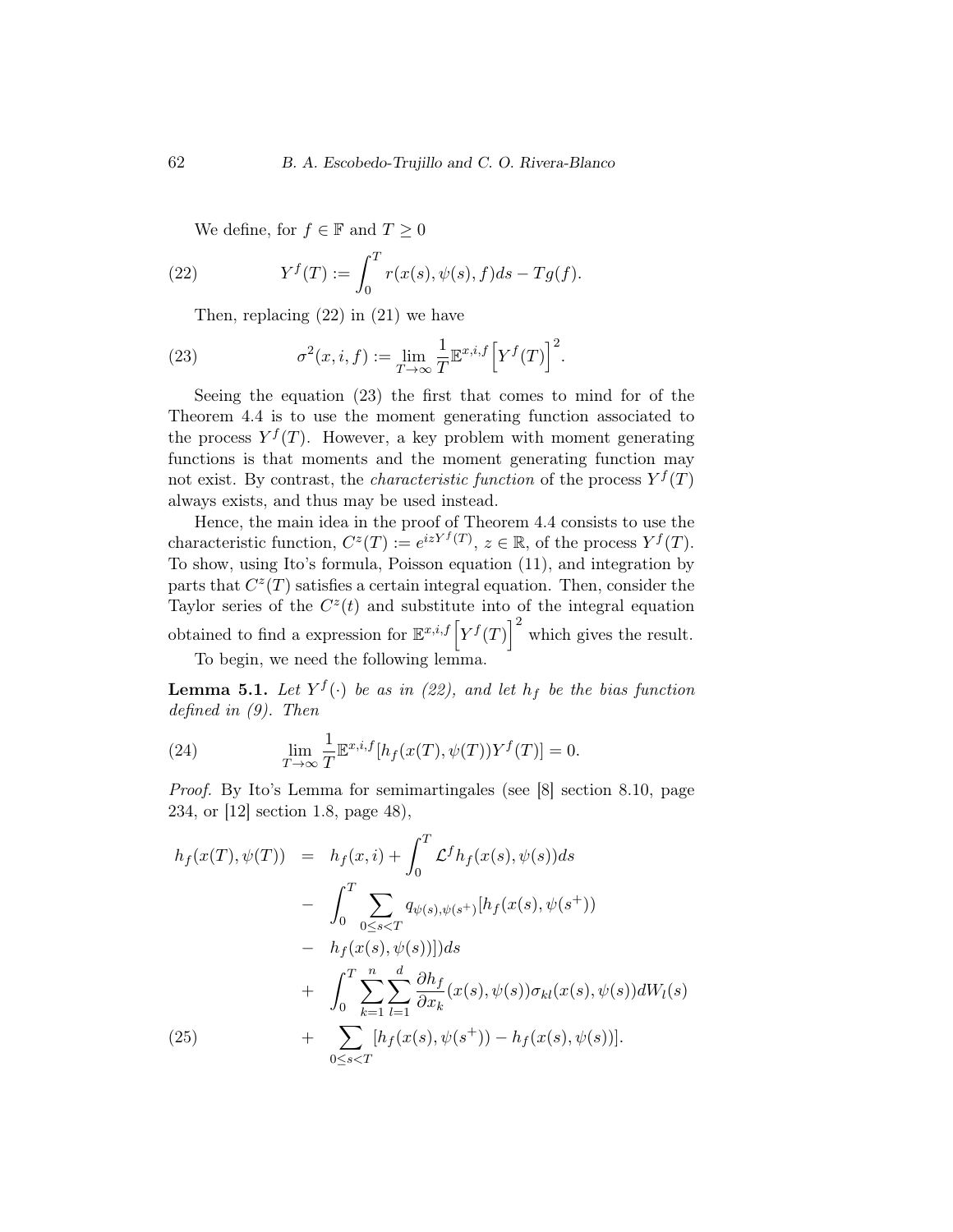On the other hand, by Theorem 1 in [1] we obtain that

$$
\sum_{0 \le s < T} [h_f(x(s), \psi(s^+)) - h_f(x(s), \psi(s))] = \int_0^T \sum_{j \in E} [h_f(x(s), j)]
$$
\n
$$
-h_f(x(s), \psi(s))](q_0 - v)(ds, j) + \int_0^T \sum_{j \in E} q_{\psi(s), j} [h_f(x(s), j)]
$$
\n
$$
(26) - h_f(x(s), \psi(s))]ds,
$$

where  $q_0$  is the jump measure of  $\psi$  and  $v$  is the compensator of  $q_0$ .

Replacing (26) in (25) and noting that  $h_f(x, i)$  satisfies the Poisson equation (11), we have

$$
h_f(x(T), \psi(T)) = h_f(x, i) + \int_0^T (r(x(s), \psi(s), f) - g(f))ds
$$
  
+ 
$$
\int_0^T \sum_{k=1}^n \sum_{l=1}^d \frac{\partial h_f}{\partial x_k}(x(s), \psi(s)) \sigma_{kl}(x(s), \psi(s))dW_l(s)
$$
  
(27) 
$$
+ \int_0^T \sum_{j \in E} [h_f(x(s), j) - h_f(x(s), \psi(s))](q_0 - v)(ds, j).
$$

For notational ease we define

$$
N_T := \int_0^T \sum_{k=1}^n \sum_{l=1}^d \frac{\partial h_f}{\partial x_k}(x(s), \psi(s)) \sigma_{kl}(x(s), \psi(s)) dW_l(s)
$$

and

$$
M_T := \int_0^T \sum_{j \in E} [h_f(x(s), j) - h_f(x(s), \psi(s))](q_0 - v)(ds, j).
$$

Next we multiply by  $h_f(x(T), \psi(T))$  on both sides of (27) and taking expectations we find that

(28)  
\n
$$
\mathbb{E}^{x,i,f}[h_f(x(T), \psi(T))Y^f(T)] = \mathbb{E}^{x,i,f}[h_f^2(x(T), \psi(T))]
$$
\n
$$
- \mathbb{E}^{x,i,f}[h_f(x(T), \psi(T))]h_f(x,i)
$$
\n
$$
- \mathbb{E}^{x,i,f}[h_f(x(T), \psi(T))N_T]
$$
\n
$$
- \mathbb{E}^{x,i,f}[h_f(x(T), \psi(T))M_T].
$$

From the  $w^2$ -exponential ergodicity, we have that (29)

$$
\mathbb{E}^{x,i,f}[h^2_f(x(T),\psi(T))]/T \to 0 \quad \text{and} \quad \mathbb{E}^{x,i,f}[h_f(x(T),\psi(T))]/T \to 0.
$$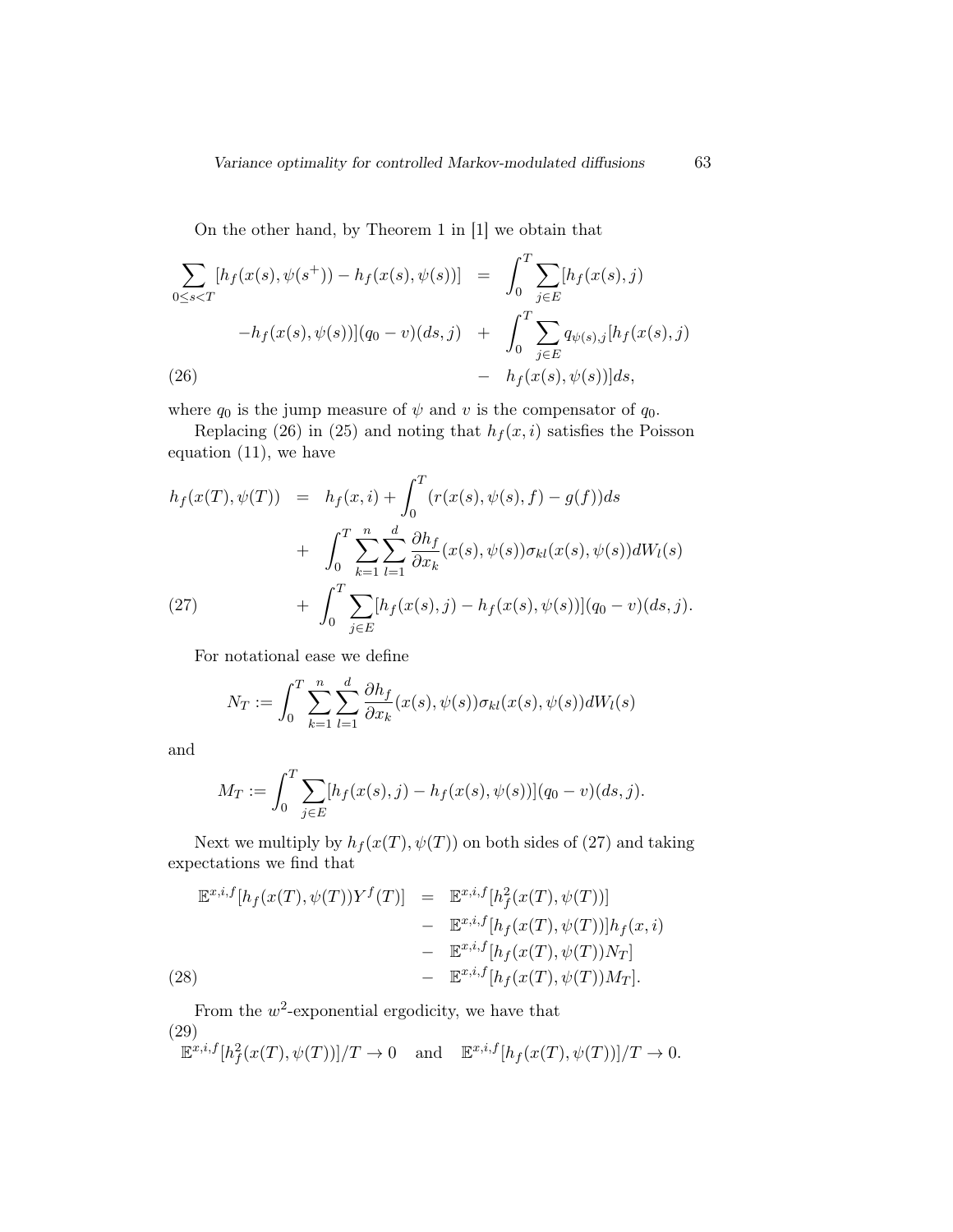Now, by Remark 2.2 and Remark 3.3(3) we obtain that  $N_T$  is square integrable martingale and, moreover

$$
\mathbb{E}^{x,i,f}\Big[\sum_{0\leq s
$$

Then, it follows from Theorem 26.12 in [2] that  $M_T$  is a martingale and, furthermore, it can shown that  $M_T$  is also a square integrable martingale. Then, applying the Cauchy-Schwarz inequality to the third and fourth summand of the right-hand side of (28) we get

(30)  

$$
\left(\mathbb{E}^{x,i,f}\left[h_f(x(T),\psi(T))N_T\right]\right)^2 \leq \mathbb{E}^{x,i,f}[h_f^2(x(T),\psi(T))]
$$

$$
\mathbb{E}^{x,i,f}[N_T^2],
$$

(31) 
$$
\left(\mathbb{E}^{x,i,f}\left[h_f(x(T),\psi(T))M_T\right]\right)^2 \leq \mathbb{E}^{x,i,f}[h_f^2(x(T),\psi(T))]
$$

$$
\cdot \mathbb{E}^{x,i,f}[M_T^2].
$$

Finally, the orthogonality property of martingale differences of  $N_T$ and  $M_T$  yields

(32) 
$$
\mathbb{E}^{x,i,f}[N_T^2] = O(T),
$$

and

(33) 
$$
\mathbb{E}^{x,i,f}[M_T^2] = O(T).
$$

Therefore,  $(24)$  follows from  $(29)-(33)$ 

**Proof of the Theorem 4.4.** For  $z \in \mathbb{R}$  we define the characteristic function of process  $Y^{f}(t)$  defined in (22) as

(34) 
$$
C^z(T) := e^{izY^f(T)}.
$$

Note that

(35) 
$$
dC^{z}(T) = izdY^{f}(T)C^{z}(T) = iz[r(x(t), \psi(t), f) - g(f)]C^{z}(T)dt.
$$

This implies

(36) 
$$
C^{z}(T) = 1 + iz \int_{0}^{T} [r(x(t), \psi(t), f) - g(f)] C^{z}(t) dt.
$$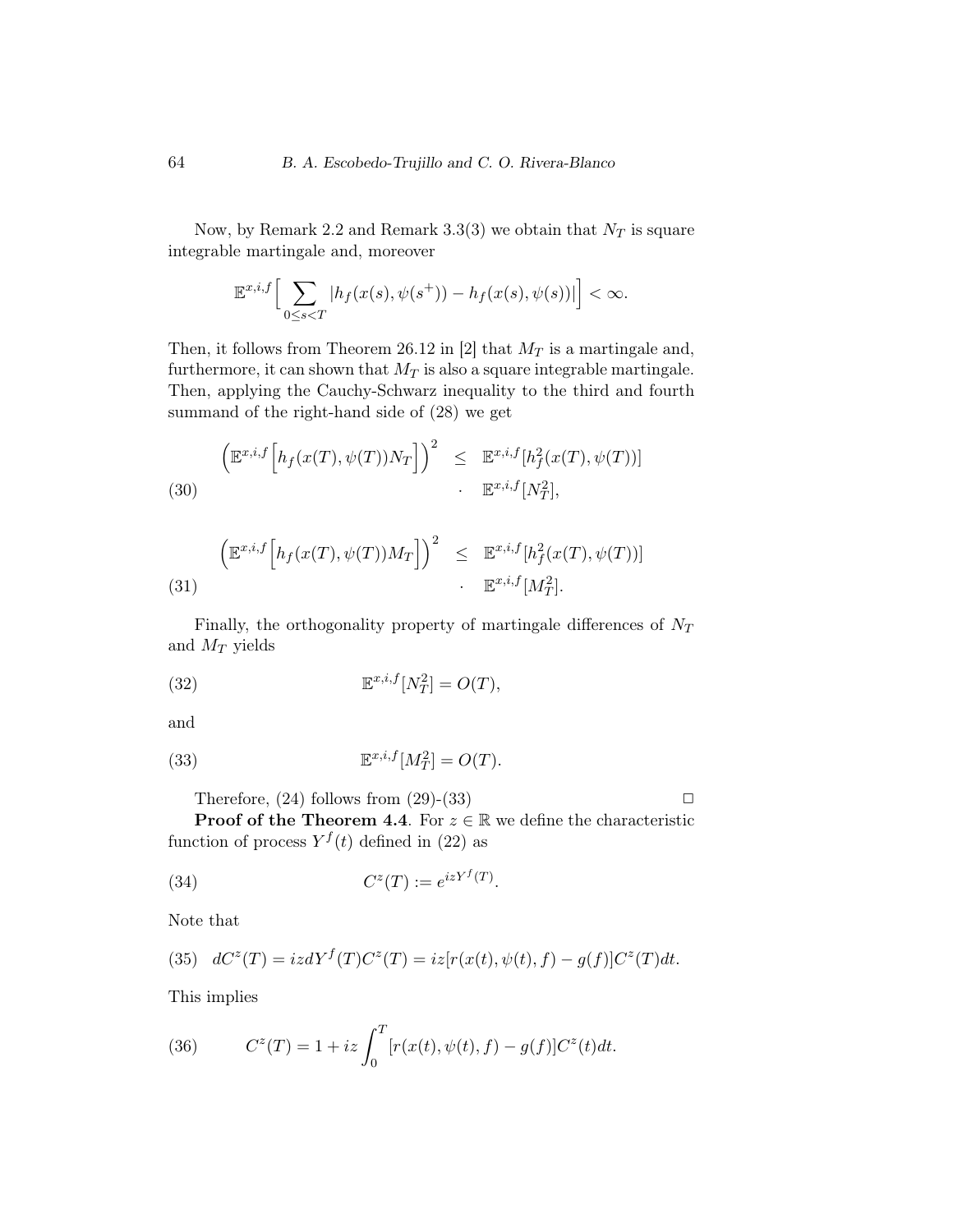As the bias function  $h_f$  of  $f \in \mathbb{F}$  satisfies the Poisson equation (11), from (36) we obtain

(37) 
$$
C^{z}(T) = 1 - iz \int_{0}^{T} \mathcal{L}^{f} h_{f}(x(t), \psi(t)) C^{z}(t) dt.
$$

Applying Ito's formula to  $h_f$  in the interval  $[0,T]$  we obtain

$$
dh_f(x(t), \psi(t)) = \mathcal{L}^f h_f(x(t), \psi(t))
$$
  
- 
$$
\sum_{0 \le t < T} q_{\psi(t), \psi(t^+)}[h_f(x(t), \psi(t^+)) - h_f(x(t), \psi(t))])
$$
  
+ 
$$
\sum_{k=1}^n \sum_{l=1}^d \frac{\partial h_f}{\partial x_k}(x(t), \psi(t)) \sigma_{kl}(x(t), \psi(t)) dW_l(t)
$$
  
(38) + 
$$
\sum_{0 \le t < T} [h_f(x(t), \psi(t^+)) - h_f(x(t), \psi(t))],
$$

and multiplication of (38) by  $C<sup>z</sup>(t)$  gives

(39) 
$$
\mathcal{L}^{f} h_{f}(x(t), \psi(t)) C^{z}(t) = dh_{f}(x(t), \psi(t)) C^{z}(t) \n+ C^{z}(t) \sum_{0 \leq t < T} q_{\psi(t), \psi(t^{+})}[h_{f}(x(t), \psi(t^{+})) - h_{f}(x(t), \psi(t))]) \n- C^{z}(t) \sum_{k=1}^{n} \sum_{l=1}^{d} \frac{\partial h_{f}}{\partial x_{k}}(x(t), \psi(t)) \sigma_{kl}(x(t), \psi(t)) dW_{l}(t) \n- C^{z}(t) \sum_{0 \leq t < T} [h_{f}(x(t), \psi(t^{+})) - h_{f}(x(t), \psi(t))].
$$

Replacing (39) in (37) we have

$$
C^{z}(T) = 1 - iz \Big\{ \int_{0}^{T} dh_{f}(x(t), \psi(t)C^{z}(t)dt + \int_{0}^{T} C^{z}(t) \sum_{0 \leq t < T} q_{\psi(t), \psi(t^{+})}[h_{f}(x(t), \psi(t^{+})) - h_{f}(x(t), \psi(t))]] dt - \int_{0}^{T} C^{z}(t) \sum_{k=1}^{n} \sum_{l=1}^{d} \frac{\partial h_{f}}{\partial x_{k}} (x(t), \psi(t)) \sigma_{kl}(x(t), \psi(t)) dW_{l}(t) dt - \int_{0}^{T} C^{z}(t) \sum_{0 \leq t < T} [h_{f}(x(t), \psi(t^{+})) - h_{f}(x(t), \psi(t))] dt \Big\}.
$$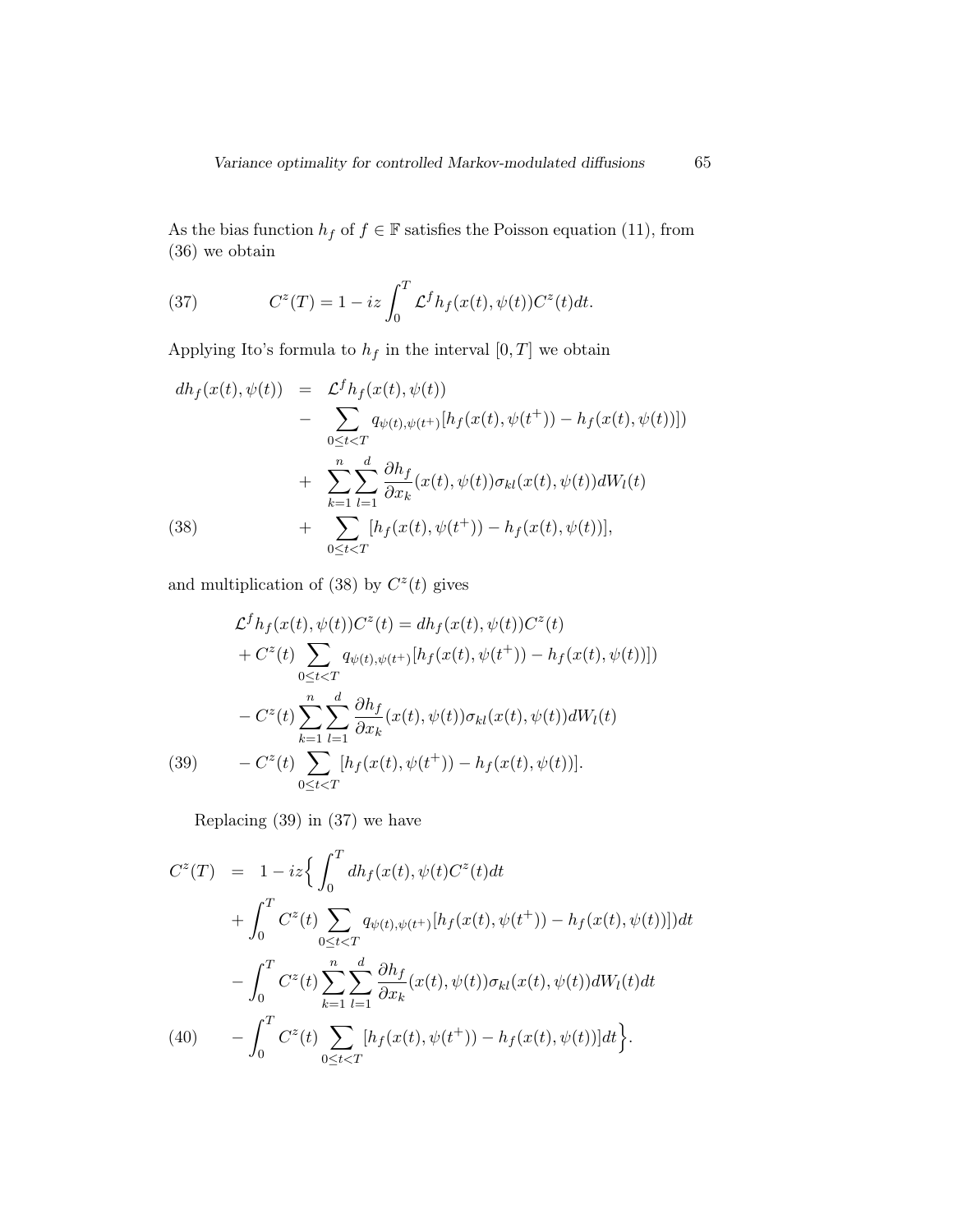Using integration by parts we get

(41)  
\n
$$
\int_0^T dh_f(x(t), \psi(t))C^z(t)dt = h_f(x(T), \psi(T))C^z(T) - h_f(x, i)
$$
\n
$$
+ \int_0^T h_f(x(t), \psi(t))dC^z(t).
$$

Therefore, replacing (41) in (40), taking expectations, and using the arguments in the proof of Lemma 5.1 we obtain

$$
\mathbb{E}^{x,i,f}[C^z(T)] = 1 - iz\mathbb{E}^{x,i,f}\Big[h_f(x(T),\psi(T))C^z(T) - h_f(x,i) + \int_0^T h_f(x(t),\psi(t))dC^z(t)dt\Big].
$$
\n(42)

Finally, substituting (35) in (42) we obtain

$$
\mathbb{E}^{x,i,f}[C^z(T)] = 1 - iz\mathbb{E}^{x,i,f}\Big[h_f(x(T), \psi(T)C^z(T) - h_f(x,i) + \int_0^T h_f(x(t), \psi(t))iz[r(x(t), \psi(t), f) - g(f)]C^z(t)dt\Big].
$$

Consider now the Taylor series of  $C<sup>z</sup>(t)$  in the last equality

$$
\mathbb{E}^{x,i,f}\Big[\sum_{k=0}^{\infty}\frac{(izY^f(T))^k}{k!}\Big] = 1
$$
  

$$
-iz\mathbb{E}^{x,i,f}\Big[h_f(x(T),\psi(T))\Big(\sum_{k=0}^{\infty}\frac{(izY^f(T))^k}{k!}\Big) - h_f(x,i)
$$
  

$$
+ \int_0^T h_f(x(t),\psi(t))iz[r(x(t),\psi(t),f) - g(f)]\Big(\sum_{k=0}^{\infty}\frac{(izY^f(T))^k}{k!}\Big)dt\Big].
$$

Equating second order terms in  $z$  we have

(43) 
$$
\mathbb{E}^{x,i,f}[Y^f(T)^2] = 2\mathbb{E}^{x,i,f}[h_f(x(T), \psi(T))Y^f(T)] + 2\mathbb{E}^{x,i,f}\Big[\int_0^T h_f(x(t), \psi(t))[r(x(t), \psi(t), f) - g(f)]dt\Big].
$$

It is easy prove that  $h_f(x,i)[r(x,i,f(x,i)) - g(f)]$  is in  $\mathbb{B}_{w^2}(\mathbb{R}^n \times E)$ and also that  $x(\cdot)$  is  $w^2$  exponentially ergodic (recall Remark 4.2). Hence multiplying (43) by  $1/t$  and letting  $t \to \infty$  the result (13) follows from Lemma 5.1 and the  $w^2$ -exponential ergodicity of  $x(\cdot)$ .  $\Box$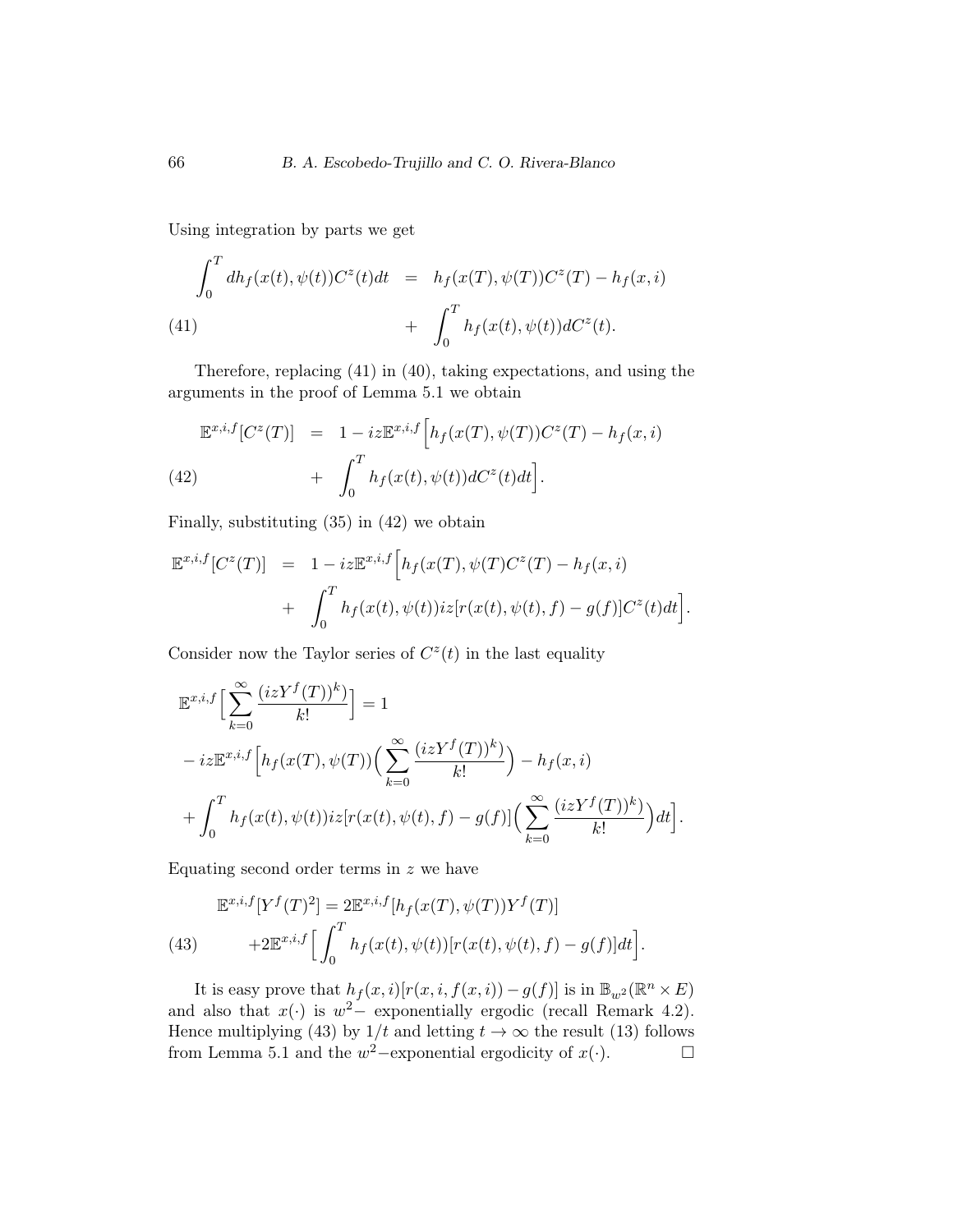# 6 An Example

Now we give an example to illustrate our results. This example is an extension of the one presented in [3]. Consider the scalar linear system

(44)  $dx(t) = [b(\psi(t))x(t) + \beta u(t)]dt + \sigma dW(t), \quad x(0) = x, \quad \psi(0) = i,$ 

where  $b: E \to \mathbb{R}$  and the coefficients  $\beta$ ,  $\sigma$  are given positive constants. The control  $u(t)$  takes values in the compact set  $U := [0, a]$ , with  $a > 0$ . The controlled Markov-modulated diffusion (44) satisfies the Assumption 2.1.

Now let  $r(x, i, u) := u$  be the reward rate. Choose a function  $w(x, i)$ that satisfies Assumptions 2.4 and 3.1, respectively. Our goal is to find stationary policies  $u(t) := f(x(t), \psi(t))$  that minimize the limiting average variance. To this end, first, we find stationary policies that optimize the long-run expected average reward and within this set we search variance optimal policies. To do this, we will use the equation (15), which in the present case takes the form

(45) 
$$
g = \max_{u \in [0,a]} \{u + h_x(x,i)[b(i)x + \beta u] + \frac{1}{2}\sigma^2 h_{xx}(x,i) + \mathcal{Q}h(x,i)\}.
$$

For the particular case when  $h_x(x, i) < -1/\beta$  for all  $i \in E$  and  $x \in$  $\mathbb{R}^n$ , the control policy  $f^*(x, i) = 0$  is the unique policy that attains the maximum in (45) (hence, it is the unique average optimal policy). Consequently, by uniqueness of  $f^*$ ,  $f^*$  it is also variance optimal.

#### Acknowledgement

We wish to thank Dr. Onésimo Hernández-Lerma for his valuable comments on an early version of this paper.

B. A. Escobedo-Trujillo Civil Engineering Faculty Universidad Veracruzana Coatzacoalcos, Ver., México Tel. (921) 218-77-83, 211-57-07 bescobedo@uv.mx

C. O. Rivera-Blanco Centro de Investigación en Recursos Energéticos y Sustentables Universidad Veracruzana Coatzacoalcos, Ver., México Tel. (921) 218-77-83, 211-57-07 crivera@uv.mx

## References

[1] Bäuerle N; Rieder U., Portfolio optimization with Markov-modulated stock prices and interest rates, IEEE Trans. Automatic Control. 49 (2004), 442-447.